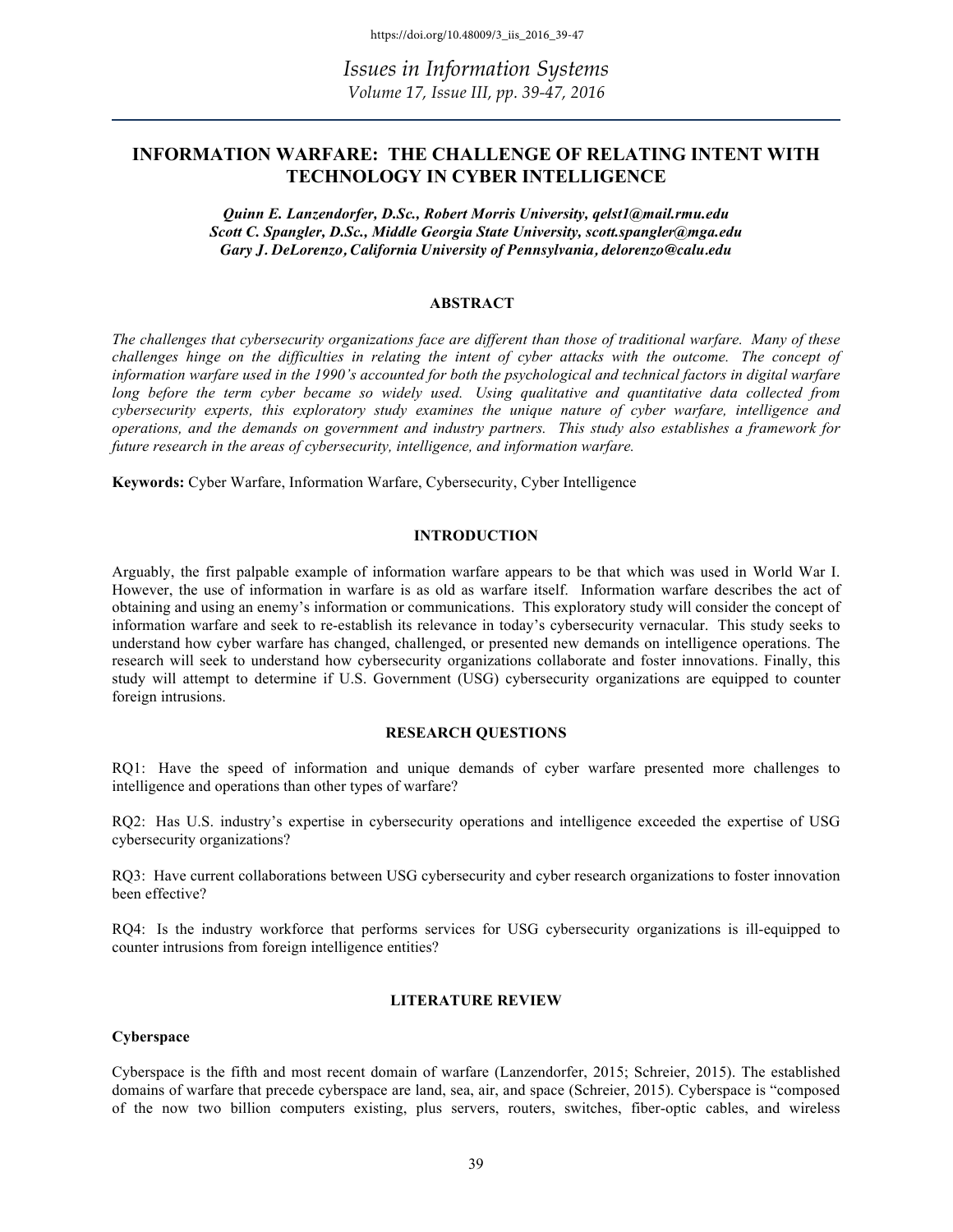communications that allow critical infrastructures to work" (Schreier, 2015, p. 10). Cyberspace is "increasingly used as a theater of conflict as political, economic, and military conflicts are ever more often mirrored by a parallel campaign of hostile actions on the internet [sic]" (Schreier, 2015, p. 7). Cyberspace lacks an identity when compared to the other domains of warfare. Thus, cyberspace lacks a definite or common definition. Cyberspace "is not a physical place–it defies measurement in any physical dimension or time space continuum" (Wingfield, 2000, p. 17). The cyberspace domain of warfare lacks both physicality and identity (Wingfield, 2000). For the sake of this research, cyberspace is defined as "a global domain within the information environment whose distinctive and unique character is framed by the use of electronics and the electromagnetic spectrum to create, store, modify, exchange, and exploit information via interdependent and interconnected networks using information– communication technologies" (Kuehl, 2009, p. 4).

### **Cyber Warfare and Information Warfare**

The Defense Science Board (DSB) defines cyber as a term used to "address the components and systems that provide all digital information, including weapons/ battle management systems, information technology (IT) systems, hardware, processers, and software operating systems and applications, both standalone and embedded" ("Defense Science Board" [DSB], 2013, p. 2). The DSB defines resiliency as "the ability to provide acceptable operations despite disruption: natural or man-made, inadvertent or deliberate" (DSB, 2013, p. 2).

Warfare is revolutionary. Warfare has again innovated, changed directions, and became deeper ingrained in purpose. The concepts of cyber warfare and information warfare are sometimes used interchangeably. Both cyber warfare and information warfare are typically at the beginning stages of full-scale war (Haig, 2009). Literature traces a broad scope and intermingles the two theoretical terms. Ohlin, Govern, and Finkelstein (2015) proclaim that cyber is "specific technology way station between the sling and the hydrogen bomb" (p. 16). Schreier's (2015) definition of information warfare covers five key areas: psychological elements, military deception, operations security, computer network operations, and electronic warfare. Information warfare is "any action to deny, exploit, corrupt or destroy the enemy's information and its functions; protecting ourselves against those actions and exploiting our own military information functions" (Marlatt, 2008, p. 1). Information warfare incorporates the psychological, social, and human factors, whereas cyber warfare is focused attacks and technologies (Haig, 2009). Cyber warfare is "any act intended to compel an opponent to fulfill our national will, executed against the software controlling processes within an opponent's system" (Marlatt, 2008, p. 1). Cyber warfare includes the following modes of cyber attack: cyber infiltration, cyber manipulation, cyber assault, and cyber raid (Marlatt, 2008).

The terms information warfare and network warfare are sometimes used interchangeably, as well. Information as a type of warfare was most prevalent in the Gulf War, yet the use of information in warfare is as old as warfare itself (Lowenthal, 2009; McNeil, 2010). The concept of a Digital Pearl Harbor started with then Secretary of Defense Leon Panetta in his address regarding the Stuxnet virus and acknowledgement of the future of cyber warfare. Panetta stated that the "next Pearl Harbor we confront could very well be a cyber-attack that cripples our power systems, our grid, our security systems, our financial systems, our governmental systems" (Lieberman, Collins, and Carper, 2001, p. 1). This led to numerous articles, documentaries, and interviews using this concept of a Digital Pearl Harbor to address the new capabilities that technology and terrorism are moving towards. The documentary *We Are Legion*, on the other hand, opened the eyes of many to the Hacktivists' movement and their abilities and motives (Knappenberger, 2012). The Hacktivists are a group of computer hackers that use their talents towards activism, blackmail, and revolution. This transformation was significant, as there has never been a confluence of computer hacking and activism so powerful and threatening.

### **Intelligence and Operations**

The use of intelligence encompasses military, political, economic, social, environmental, health, and cultural aspects (Lowenthal, 2009). Intelligence is defined as "the product resulting from the collection, processing, integration, evaluation, analysis, and interpretation of available information such as foreign nations, hostile or potentially hostile forces or elements, or areas of actual or potential operations" (Eom, 2014, p. 138). Cyber intelligence is "a cyberdiscipline that exploits a number of information collection and analysis approaches to provide direction and decision to cyber commander and cyber operation units" (Eom, 2014, p. 137). Collecting intelligence from cyberspace is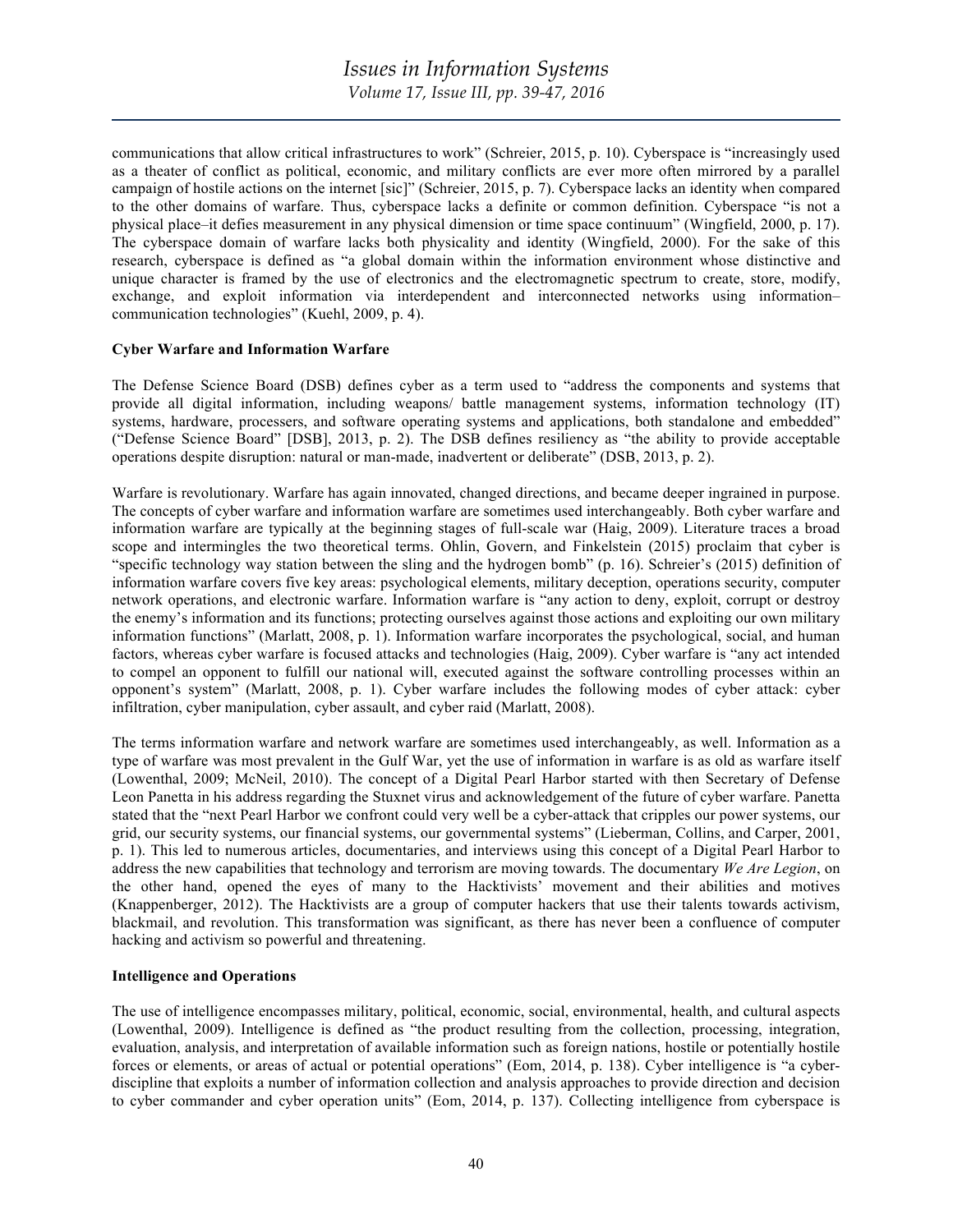"any valuable information that we can collect from cyber operations environment" (Eom, 2014, p. 139). The effects of information operations may take longer than other types of intelligence to produce any sort of usefulness, which typically requires long-term commitments to effectively employ information (Schreier, 2015).

For the sake of this research, it should be known that intelligence and operations in cyber and information warfare are a work in progress (Marlatt, 2008). In creating successful organizational structures and enabling various levels of information sharing, agencies need effective policies. The relationship between policy maker and intelligence officer has been historically less than harmonious in nature, but it is a necessary one. The relationship between these two "is not one of equals, yet policy and policy makers can exist without the intelligence community, but the opposite is not true" (Lowenthal, 2009, p. 194).

Successful intelligence requires that an organization has achieved a contextual comprehension of the information. The cultural differences in any organization, tribal community, or grouping can cause conflicts in measured outcomes of success. Sternberg describes these conflicts or differences through our own personal heuristics of representation (Sternberg, 1997). The population then describes the degree of difference or acceptability through the salient features of the process (Sternberg, 1997).

The U.S. Department of Defense (DoD) embraced the information age in the 1990s with the Net Centric Warfare (NCW) concept (Pattee, 2008). This concept was more than just an architectural and organizational concept, as NCW focus on cultural dimensions as a success factor. It treated the formation of an information culture as key ingredient for success (Pattee, 2008). Four domains of conflict comprised NCW, which are: physical, information, cognitive, and social (Pattee, 2008). The NCW theory paved the way for future initiatives by addressing cyber warfare as a domain of war and information as a culture (Pattee, 2008)**.**

#### **METHODOLOGY**

The sample for this study was 17 USG officials and industry research professionals that had strong backgrounds in various dimensions both of domestic and international cybersecurity areas. The participants represent USG and industry research cybersecurity organization. Their backgrounds included policy, strategy, research, industrial controls, program management, and knowledge management. The USG organizations represented are the Department of Homeland Security (DHS) and several Department of Defense agencies, which are the Defense Security Service (DSS), U.S. Cyber Command (USCYBERCOM), the National Defense University (NDU), and the Defense Acquisition University (DAU). The industry research cybersecurity organizations that participated in this study are the Carnegie Mellon University (CMU) Software Engineering Institute (SEI) Computer Emergency Response Team (CERT), the Johns Hopkins University (JHU) Applied Physics Lab (APL) Asymmetrical Operations Sector (AOS), and the Riverside Research Cyber Center of Excellence. Convenience sampling was used to recruit these participants, as these organizations presented representatives to whom they felt were best suited to participate in the study. Once the survey was complete, the participants were given to chance to view the results and respond with optional feedback.

#### **DATA ANALYSIS**

#### **Demographics**

The participants sampled in this study were purposefully chosen for their knowledge in cybersecurity. The unique blend of USG and industry research cybersecurity participants offered an extra dimension credibility, validity, and reliability to this study. The participants were asked demographic questions that dealt with their levels of experience, highest degree, degree specialization, current employment, current position, and if they had domestic or international experience. The average participant in this study had 25 years of experience, a Masters degree in a Computer Science or Information Systems field, works for an industry research firm, is a systems engineer, and has experience in both domestic and international cybersecurity operations. Table 1 lists the demographic questions asked and their results. The results in bold indicate the majority group of the responses.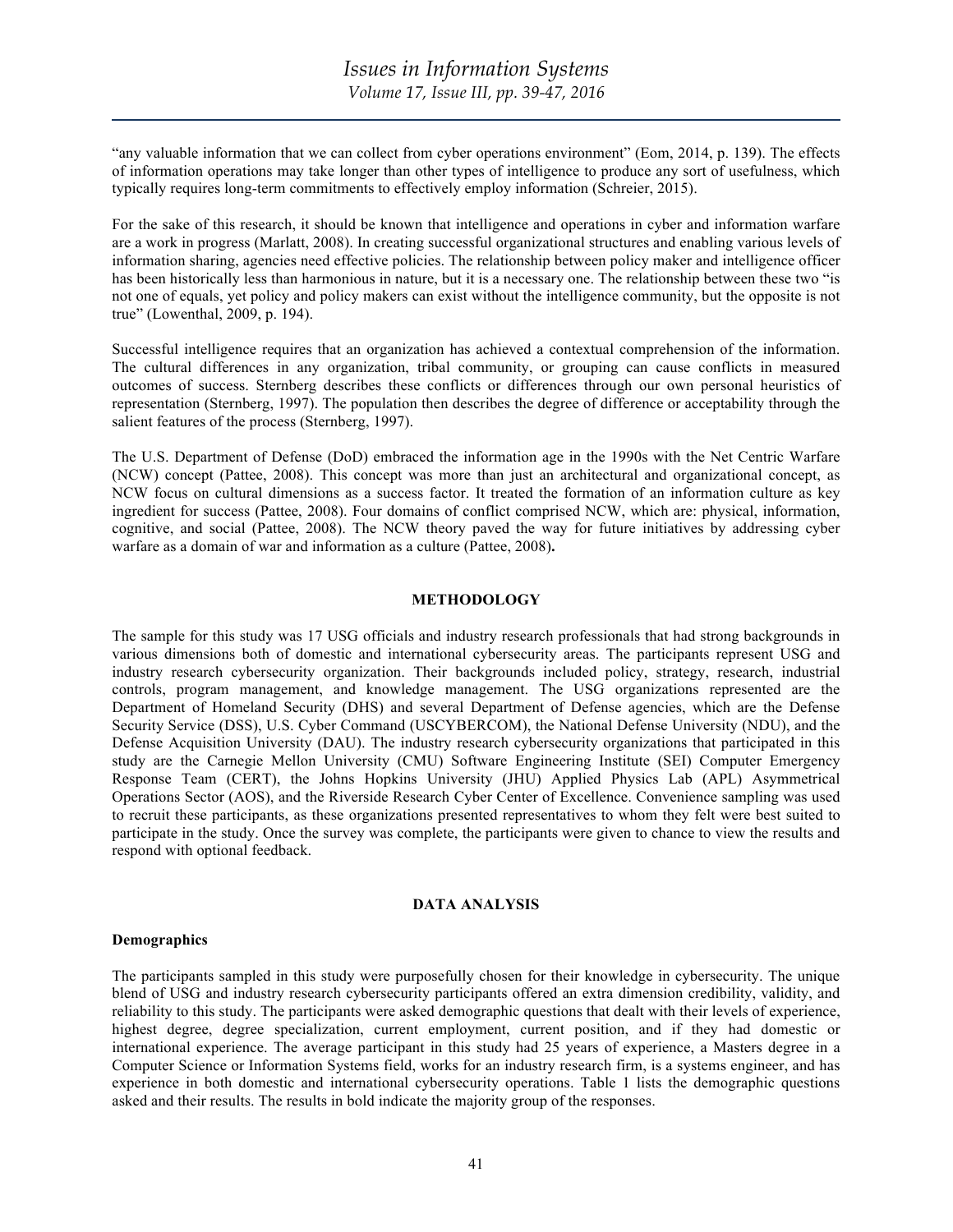| Question                                                                                       | <b>Results</b>                                                                                                                                                                                         |
|------------------------------------------------------------------------------------------------|--------------------------------------------------------------------------------------------------------------------------------------------------------------------------------------------------------|
| Years of relevant experience<br>(cumulative of military, civilian,<br>and industry experience) | $5 - 5.88\%$<br>$15 - 17.65\%$<br>$20 - 5.88\%$<br>$25 - 35.29\%$<br>$30 - 23.53\%$<br>$35+ - 11.76%$                                                                                                  |
| Highest degree obtained                                                                        | Bachelors $-11.76%$<br>Masters $-52.94\%$<br>Doctorate $-35.29%$                                                                                                                                       |
| Specialization of highest degree                                                               | Business/Management - 5.88%<br><b>Computer Science/Information Systems - 52.94%</b><br>Engineering $-23.53\%$<br>Humanities - 5.88%<br>$Law - 5.88\%$<br>Other $-5.88\%$ (Math)                        |
| <b>Current Employment</b>                                                                      | Government Civilian $-35.29\%$<br>Industry Research, Not for Profit and/ or Federally Funded Research<br>& Development Center (FFRDC) - 64.71%                                                         |
| <b>Current Position</b>                                                                        | Policy $-5.88%$<br>Program Manager - 23.53%<br>Professor $-11.76%$<br>Systems Engineer - 35.29%<br>Other - 23.53% (Senior Advisor, Historian, Scientist, Systems Engineer/<br>Policy, Strategy/Policy) |
| Your cybersecurity experience is:                                                              | Domestic: 35.29%<br>International: 5.88%<br>Both: 52.94%<br>Neither: 5.88% (Historian)                                                                                                                 |

**Table 1**. Demographic Analysis

### **Inherently-Unique Challenges**

Before the data collection commenced, the researchers' assumed that cyber warfare was a domain of warfare with inherently-unique demands. Research Question 1 asked the participants if the speed of information and unique demands of cyber warfare present more challenges to intelligence and operations than other types of warfare. Figure 1 illustrates the summary distribution of responses. Table 2 analyzes the variance between Government and Industry Research participants.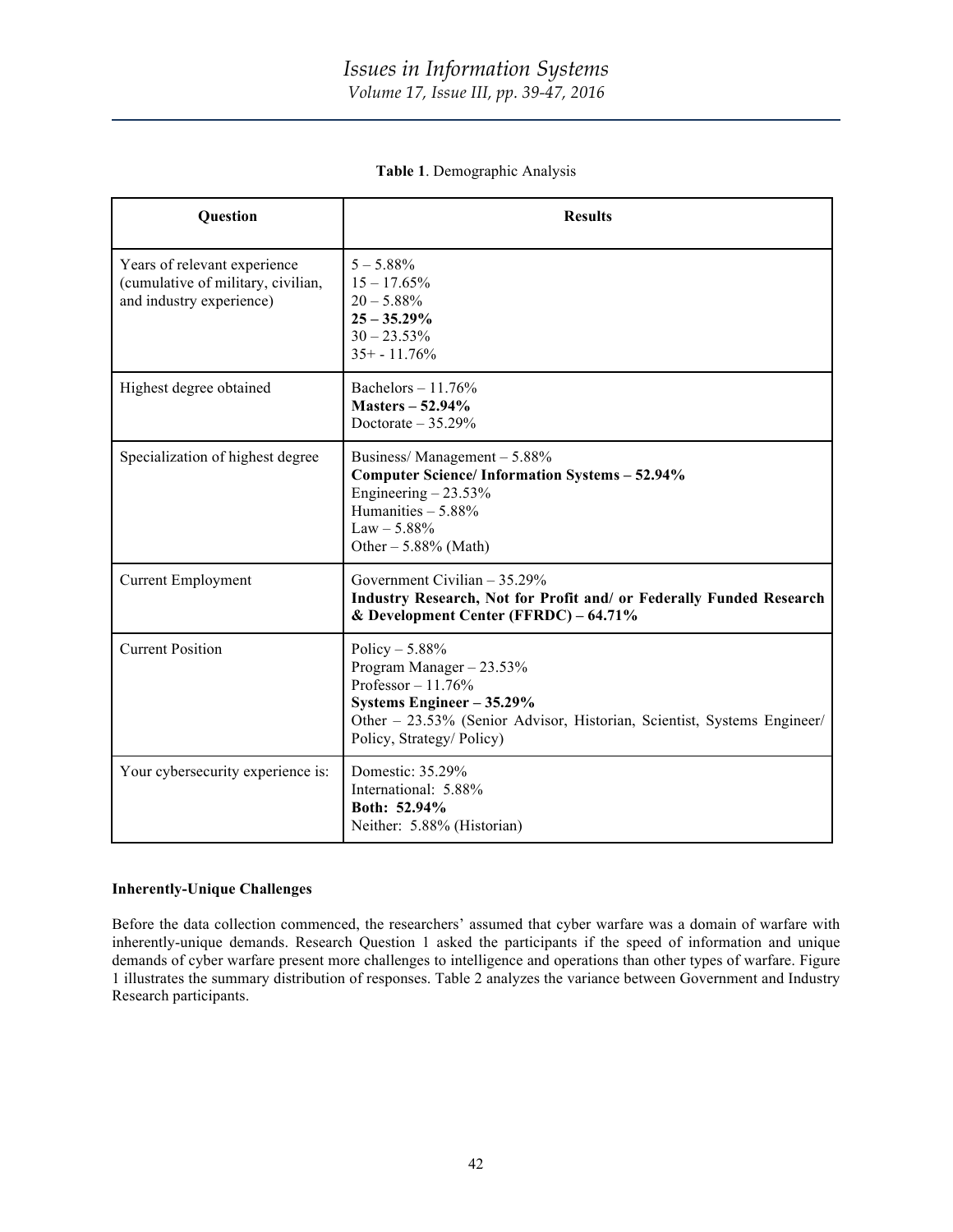

**Figure 1.** Pie Chart of Inherently-Unique Demands Responses

|                          | Agree | <b>Disagree</b> | <b>Not Sure</b> | <b>Total</b> |
|--------------------------|-------|-----------------|-----------------|--------------|
| Government               |       |                 |                 |              |
| <b>Industry Research</b> |       |                 |                 |              |
| Total                    | ר ו   |                 |                 |              |

**Table 2.** Analysis of Inherently-Unique Demands by Professional Groups

Despite having three Government participants respond with Not Sure responses and having two Industry Research participants Disagree, the results conclude that cybersecurity professionals face inherently-unique demands when conducting cyber operations and intelligence. This analyses concludes that cyber warfare does indeed have inherently-unique challenges. However, it would seem as if there are not *more* challenges. One participant remarked "Does cyber warfare present MORE challenges? No. Different, but similar". Another participant expanded the response with "cyber warfare's greatest challenge to intelligence and operations comes from relating intent, objective and means just like in traditional warfare". A final participant response concludes "New challenges, but not necessarily more. I&O (intelligence and operations) have addressed/solved many challenges in other domains, but that doesn't mean cyber has more. Cyber does have more capability/need gaps than other areas".

## **Government and Industry Expertise**

Research Question 2 asks the participants if U.S. industry's expertise in cybersecurity operations and intelligence exceeds the expertise of USG cybersecurity organizations. Figure 2 illustrates the summary distribution of responses. Table 3 analyzes the response by professional group.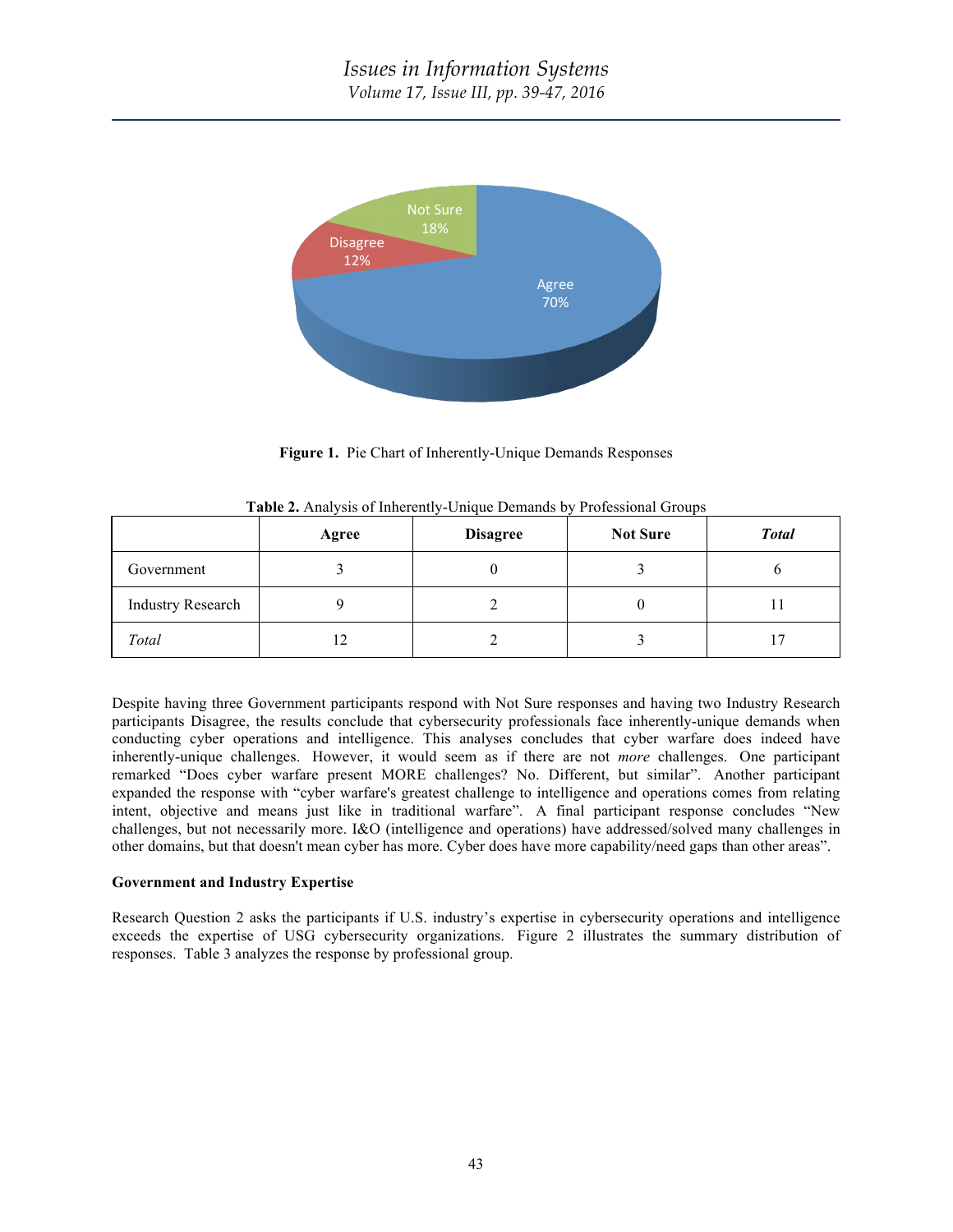

**Figure 2.** Pie Chart of Government and Industry Intelligence Experience Responses

|                          | Agree | <b>Disagree</b> | <b>Not Sure</b> | <b>Total</b> |
|--------------------------|-------|-----------------|-----------------|--------------|
| Government               |       |                 |                 | n            |
| <b>Industry Research</b> |       |                 |                 | 11           |
| Total                    |       | 10              |                 |              |

|  |  |  |  |  | Table 3. Analysis of Government and Industry Intelligence Experience by Professional Groups |
|--|--|--|--|--|---------------------------------------------------------------------------------------------|
|--|--|--|--|--|---------------------------------------------------------------------------------------------|

While the majority disagrees with this statement, there does appear to be notable agreement and uncertainty. One participant responded "Yes, in aggregate. However, the density is uneven in industry as well as government. Both have exceptional expertise, but neither have a monopoly". Another participant added "I work directly with industry, specifically Fortune 500 companies. They have established cybersecurity operations and intelligence that exceed those of the USG. They engage the USG as an additional information source. At times, we have joined industry in identifying a cyber incident and have jointly deployed measures to monitor and mitigate future activities. This is not the case when engaging small or mid-sized businesses.".

### **Cybersecurity and Research Collaborations**

Research Question 3 asks the participants if current collaborations between USG cybersecurity and cyber research organizations to foster innovation have been effective. While the majority of the participants agreed, there does appear to be notable disagreement and uncertainty. Figure 3 illustrates the summary distribution of responses. Table 4 analyzes the response by professional group. One participant responded "Access to data for research is the real challenge. Classification restrictions are a bigger challenge."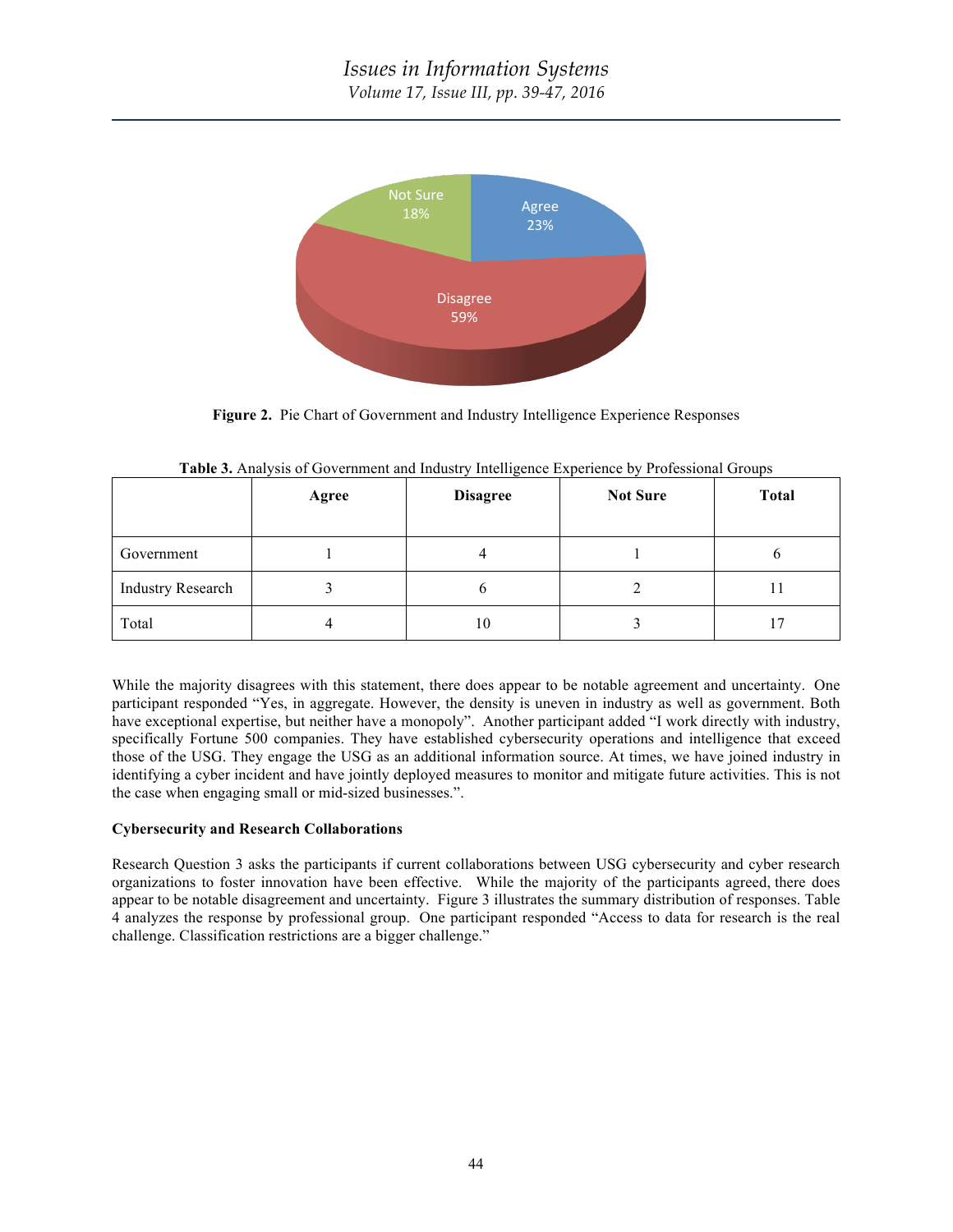

**Figure 3.** Pie Chart of Cybersecurity Collaboration and Innovation Responses

|                          | Agree | <b>Disagree</b> | <b>Not Sure</b> | <b>Total</b> |
|--------------------------|-------|-----------------|-----------------|--------------|
| Government               |       |                 |                 |              |
| <b>Industry Research</b> |       |                 |                 |              |
| Total                    |       |                 | 4               |              |

**Table 4.** Analysis of Cybersecurity Collaboration and Innovation by Professional Groups

### **Domestic and International Expertise**

Research Question 4 asked the participants if the current industry workforce that performs services for USG cybersecurity organizations is ill-equipped to counter intrusions from foreign intelligence entities. The majority of the participants were uncertain of this. Figure 1 illustrates the summary distribution of responses. Table 5 analyzes the response by professional group. One participant responded, "On the whole, yes. There are a few defense industrial base players that are fully capable of defending themselves."



**Figure 4.** Pie Chart of Cybersecurity Workforce Knowledge of Foreign Intelligence Entities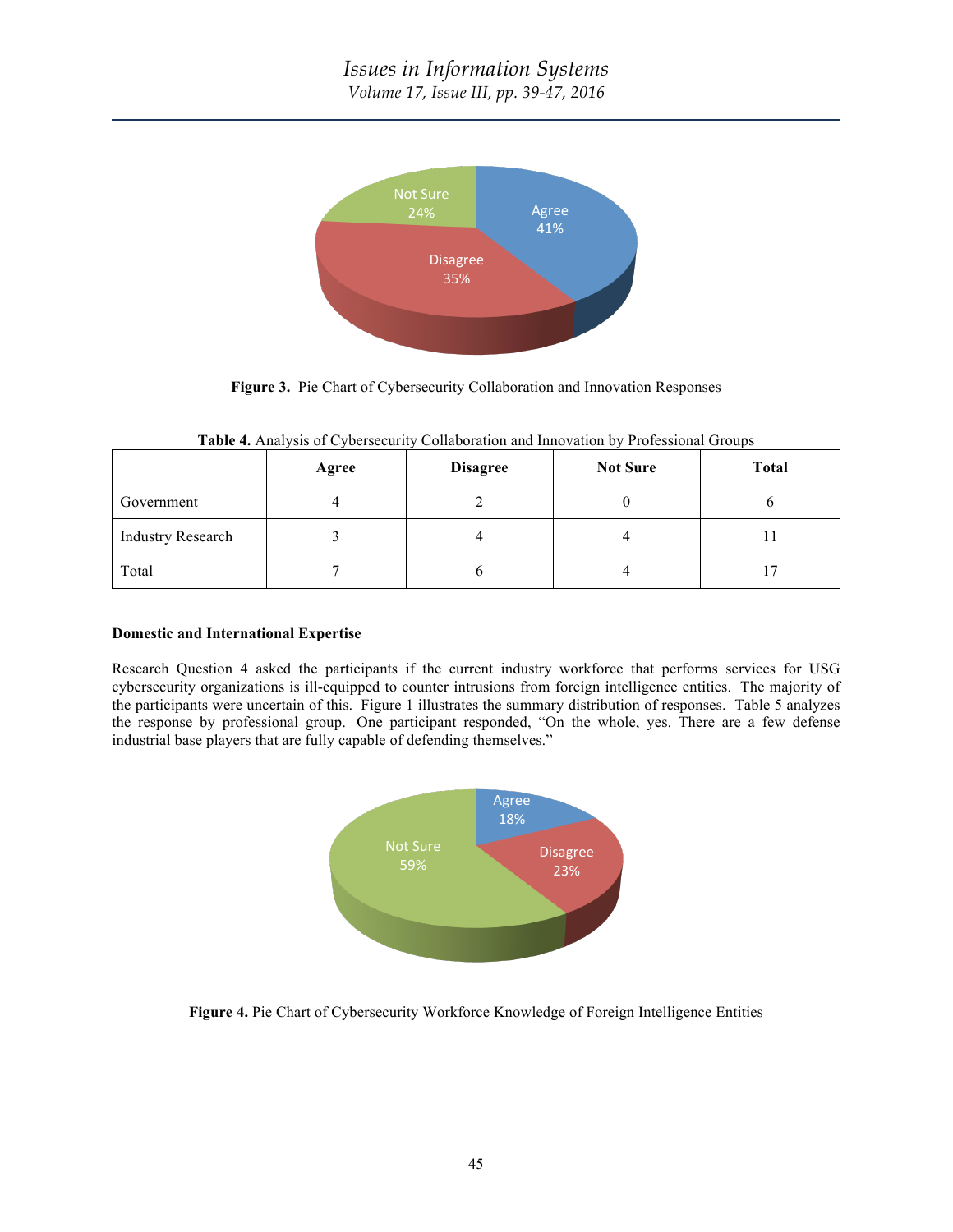|                          | Agree | <b>Disagree</b> | <b>Not Sure</b> | <b>Total</b> |
|--------------------------|-------|-----------------|-----------------|--------------|
| Government               |       |                 |                 | O            |
| <b>Industry Research</b> |       |                 |                 |              |
| Total                    |       | 4               | 10              |              |

**Table 5.** Analysis of the Cybersecurity Workforce Knowledge of Foreign Intelligence Entities

#### **CONCLUSIONS**

Intelligence appears to be used tenuously in cyber warfare. A stronger linkage between information warfare and cyber warfare would likely benefit cybersecurity organizations more so than traditional warfare. The term information warfare seems to be old and out of style to those who work in cybersecurity. However, using the term cyber warfare doesn't account for all of what Schreier defines as information warfare, nor does it account for the cognitive and social dimensions proposed in Net Centric Warfare. Any focus on psychological, cognitive, social elements seems to be missing or perhaps an afterthought in today's cyber warfare. This lack of focus or importance on the psychological elements of information warfare serves a weak link. The importance of the intent behind cyber attacks appears to be an afterthought in many examples.

The participants provide evidence that cyber warfare does indeed offer new and unique challenges due to the speed of information and types of attack. The expertise of cyber operations and intelligence in U.S. industry does not exceed that possessed by U.S. Government cybersecurity organizations. For the most part, the participants disagreed that current collaborations to foster innovation have been effective. Finally, the majority of the participants were uncertain if U.S. industry are ill-equipped to counter attacks from foreign intelligence entities. This may very well be an indicator that intelligence is of low interest when compared to traditional warfare and other types of intelligence gathering, or that we are simply in the very early stages of this domain of war.

### **RECCOMENDATIONS FOR FUTURE WORK**

The researchers' aim in conducting this study was to build a framework for future research in the areas of intelligence, information warfare, and cybersecurity. The recent nature of cybersecurity serves as a potential barrier for studying it accurately. Perhaps time will open these areas for analysis as cyber resiliency matures. The methodology used in this study is repeatable, and the findings serve as a basis for future research.

Perhaps a future study with a mixed methods approach to comparing the differences between domestic and foreign cyber attacks and how USG and industry could improve the knowledge bases and readiness of cleared cyber professionals. Also, a focus group study with USG cybersecurity professionals to discuss the difference between information warfare and cyber warfare, as well as the state of innovation in cybersecurity is would certainly add value.

### **REFERENCES**

- Defense Science Board (2013). Task force report: Resilient military systems and the advanced cyber threat. Washington, DC: Office of the Under Secretary of Defense for Acquisition, Technology and Logistics.
- Eom, J. (2014). Roles and responsibilities of cyber intelligence for cyber operations in cyberspace. *International Journal of Software Engineering and Its Applications, 8*(9), pp.137-146.
- Haig, Z. (2009). Connections between cyber warfare and information operations. AARMS Security, Vol. 8, No. 2 (2009) 329–337. Retrieved from http://www.zmka.hu/docs/Volume8/Issue2/pdf/13haig.pdf